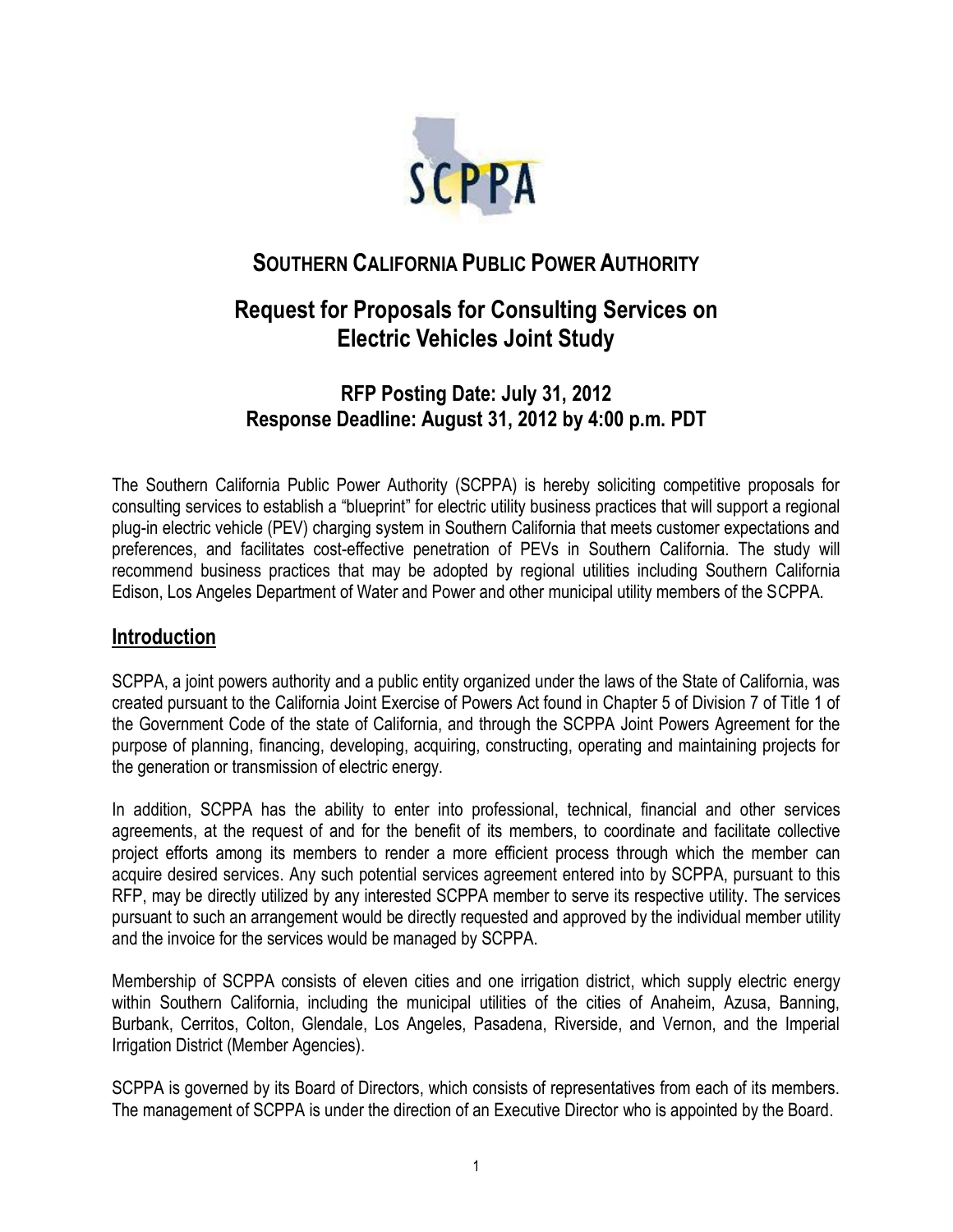## **Scope of Work**

This work is designed to complement and not duplicate parallel efforts and studies being done concurrently by other entities and agencies. In particular, the Southern California Association of Governments (SCAG) has commissioned a regional assessment of expected demand for EV chargers, barriers to EV adoption by consumers, need for public and work-place chargers and related information, trends and barriers that will be helpful to the regional planning of acceleration of EV introduction. This study will recognize and avoid duplication of that effort and recommend business practices by regional utilities. The results of the study are also designed to be self-sufficient and not necessarily contingent on the work of others.

#### o **An interview of each participating utility shall be conducted in order to capture the differences and similarities among the group in advance of performing the Tasks below:**

- **Task 1:** Identify and validate, through review of existing literature, primary customer (end-user) research, focus groups, surveys or other methods, expectations of both prospective PEV purchasers and existing PEV drivers in Southern California with respect to charging infrastructure. Factors to consider include:
	- Differences between Plug-in Hybrid Electric Vehicles (PHEV) and Battery Electric Vehicles (BEV) drivers
	- Charging level and speed (i.e., level I, level II, DC fast charge)
	- Public charging availability for destinations and refueling for trips beyond the range of a vehicle's battery system
	- Expected roles of the local electric utility versus other electric vehicle service providers, including local retail businesses (e.g., parking structures) and employers
	- Presentation and delivery of charging options, rate options, and other promotions offered by local utilities
	- Expectations for continuity of service between home, workplace and public charging locations, and across utility service territories
	- Expectations for "roaming" services, (i.e., the ability to have PEV charging fees transferred to the driver's home utility bill)
	- Access to information
	- Charger availability, rates, and equipment at charging stations, including
		- o Membership requirements for access to networked chargers
	- Needs of multi-family dwelling occupants
- **Task 2:** Identify and validate the **barriers** to the realization of customer expectations and preferences identified in Task 1, including:
	- Differences in regulatory treatment of electric utilities (i.e., investor-owned versus municipal) and non-utilities in Southern California
	- Business models of PEV charging services and infrastructure providers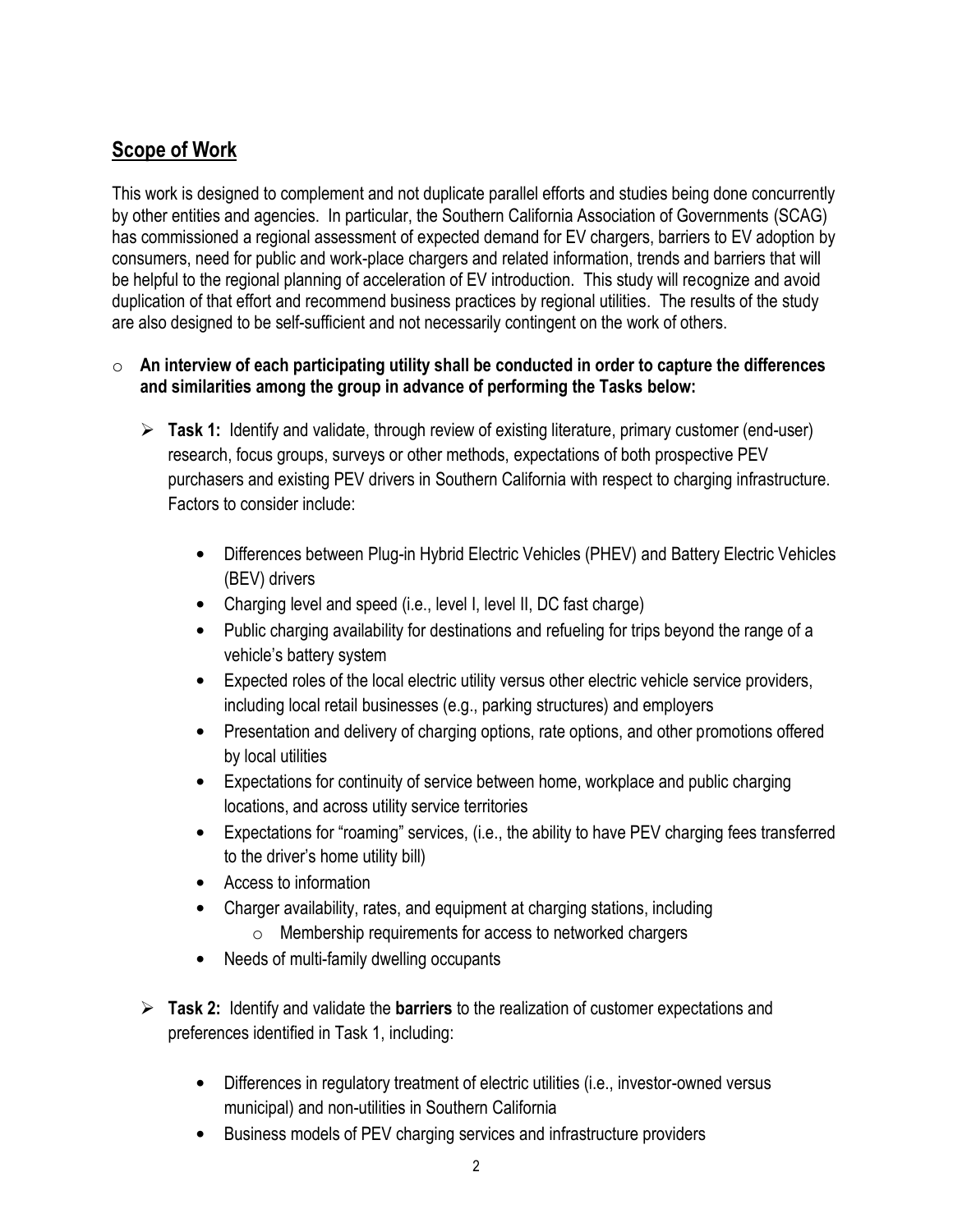- Power supply for PEV charging
- Existing methods for communication of charger availability
- Charging pricing structures
- Charging fee collection practices
- Lack of common standards
- Other barriers as may be identified
- **Task 3:** Identify and develop the **role of the utilities** and potential **programs, strategies and policies that utilities can implement** in the region to remove these barriers. These could include:
	- Basic policies or principles that utilities should maintain when they design and deliver EV programs
	- Business strategies
	- Current and prospective utility programs and service offerings
	- Procurement standards
	- partnerships with electric vehicle charging infrastructure business entities or service providers
- **Task 4:** Develop the Task 3 validated programs, strategies, and policies that utilities can implement into a **Prioritized Action Plan Initiative in which regional utilities can follow** both individually and collectively. The deliverable Action Plan will have the following characteristics:
	- Identify the goal or customer expectation the initiative is seeking to address and the desired outcome. Success and progress should be measureable by Key Performance Indicators (KPIs). Identify major milestones.
	- Identify the stakeholders and the specific steps that must be done (and by whom) to implement the initiative.
	- Identify an estimated duration and cost for the initiative based on previous experience or benchmark. Identify potential or recommended funding sources if possible. Note that some initiatives may take 5-10 years to fully reach maturity; however, the focus of this study is to near-term accomplishments.
	- Identify major factors or actions that are necessary for success that may be outside the control of the utilities (i.e. legislation).
	- Identify the recommended communication channels required to implement the initiatives.
	- Identify operational and customer service requirements.
- o **Task Modification:** It may be determined that Tasks 1-4 may need to be modified to address an unanticipated omission or factor that needs to be included for consideration at SCPPA's sole discretion. Should that occur, a request by the contract administrator will be issued to the contractor. If the task is acceptable, the contractor will provide a written price and schedule modification (if any) to deliver the modified tasks.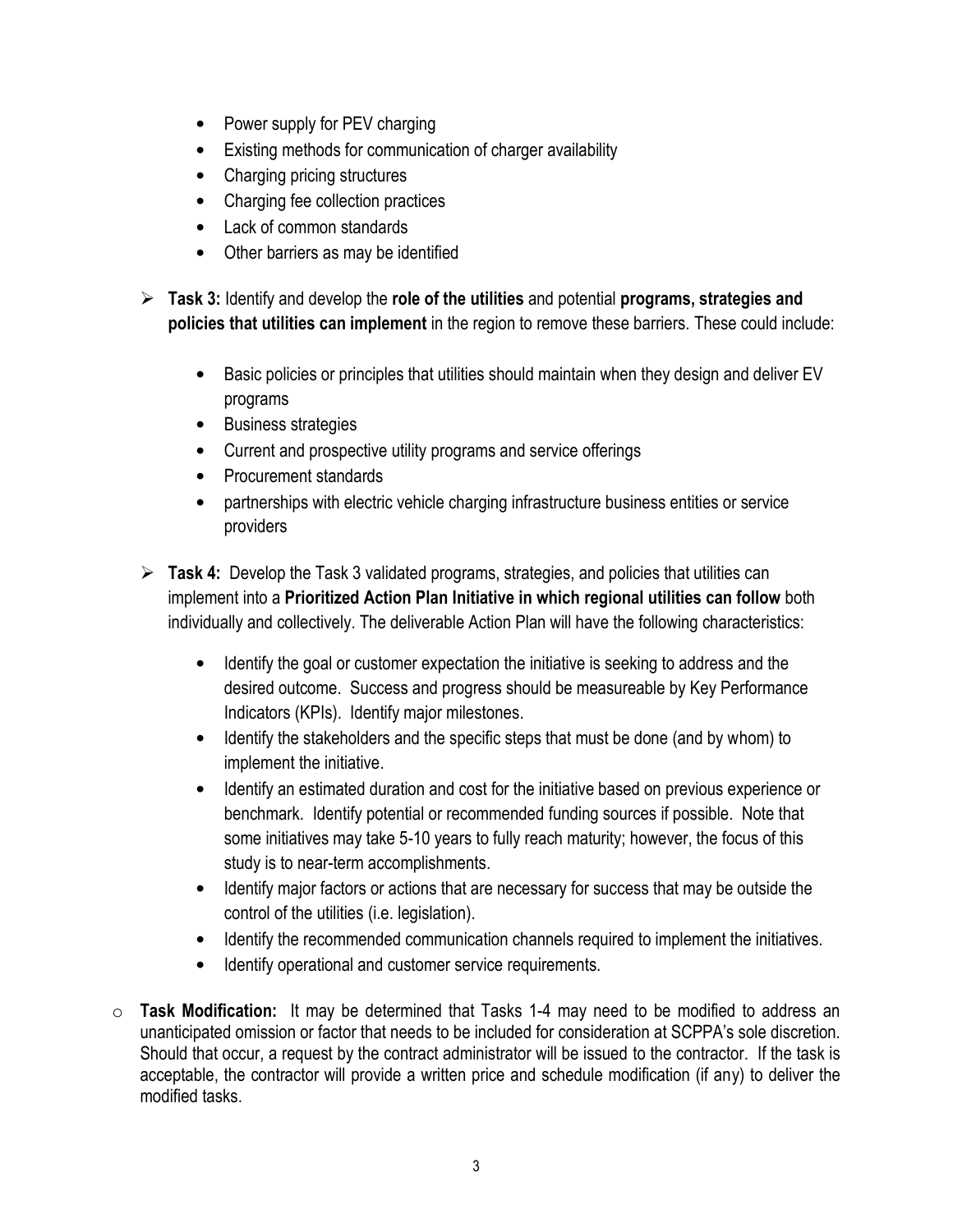- o **Additional Task(s)**: It may be determined that unanticipated additional task(s) may be required to adequately address the desired deliverable outside of the Tasks described. Should that occur, at SCPPA's sole discretion, a request by the contract administrator will be issued to the contractor. If the task is acceptable, the contractor will provide a price and schedule to deliver the additional task that was requested. At the sole decision of SCPPA, a notice to proceed would be issued by the contract administrator to the contractor. SCPPA may choose not to proceed with the additional task with no obligation by either party. Any additional Tasks will not modify the schedule for Tasks 1-4 except by mutual written agreement by both parties.
- o **SCAG Transportation Study:** The contractor shall make such investigations as needed to understand the scope and deliverables of the SCAG study described above so as to not duplicate the work of that study through this project.

#### **Project Deliverables**

- 1. Each task will be assigned to the contractor(s) by the contract administrator in sequential order. The output from the previous task will provide the preliminary basis for the subsequent task.
- 2. Prior to the final report for each task, a draft report for review will be provided to the contract administrator so that the participating utilities can comment and provide feedback for the final task product. The draft will be in the form of 14 copies of the report as well as a Microsoft Word document version. The contractor administrator may request the contractor to provide a presentation, either in person at the SCPPA office building, or by webinar, to present the findings from the draft and solicit feedback. A mutually agreeable timeframe will be established for the comment period.
- 3. Based on the task feedback from the draft report, the final report will consist of 14 copies of a written report with applicable supporting documentation, graphs, charts, and appendices. A Microsoft Word document version will also be provided. A final task presentation; similar to the draft report presentation may be requested by the contract administrator at a mutually agreeable time.

#### **Proposal Submission Required Elements**

- **Transmittal Letter:** A brief statement of the Respondent's understanding of the work to be done and commitment to perform the work as scheduled including a summary of exceptions taken to the request for proposal requirements, statement of work, specifications, and reference to any proposed contractual terms and conditions required by the proposer. An officer authorized to bind must sign the proposal on behalf of the proposer and must include the following declarations on the Transmittal Letter:
	- "This proposal is genuine, and not sham or collusive, nor made in the interest or in behalf of any person not herein named; the proposer has not directly or indirectly induced or solicited any other proposer to put in a sham bid, or any other person, firm or corporation to refrain from submitting a proposal; and the proposer has not in any manner sought by collusion to secure for themselves an advantage over any other proposer."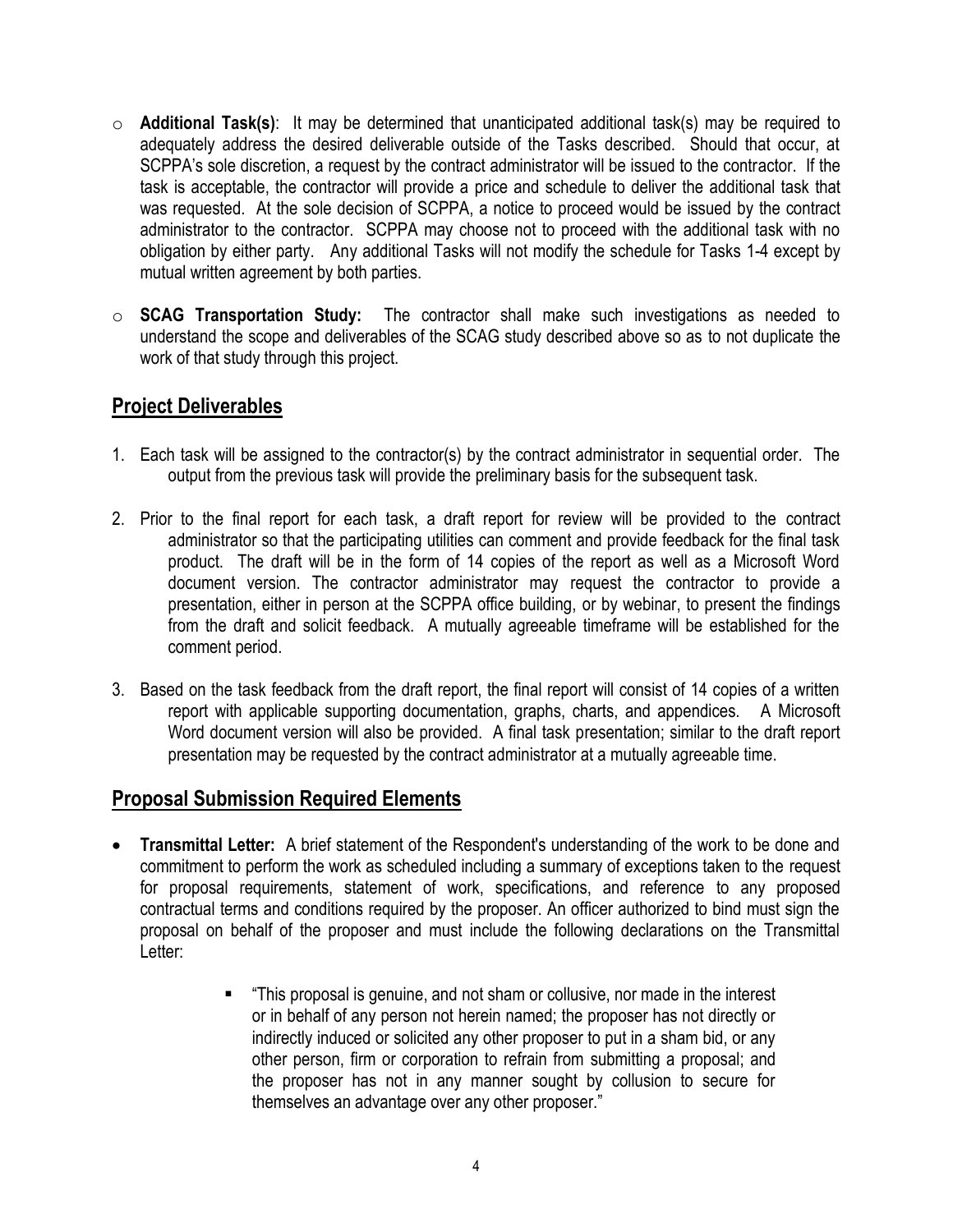- **Applicant Information**: Provide legal name of the Company, Physical Street Address, e-mail address, Telephone, Name and Title of individuals authorized to represent the Respondent.
- **Proposal**: Provide a description of the proposed project, how it meets each of the objectives of this request for proposals, a detailed description addressing all of the Scope of Work, as well as any tasks or task elements that are not part of the proposal.
- **Fees and Cost:** SCPPA is interested in discovering the Respondent's capabilities and pricing to make an informed decision and proceed to more specific negotiations. Pricing should be made based on good faith estimates of the requirements defined in this request for proposals. The proposal will provide a fixed price for each task to provide the needed research, information gathering, surveys, and other means to provide the deliverables described. Tasks may be awarded to different contractors based on the evaluation of the proposals.

In addition to the pricing for each task, an optional lower combined fixed price for all four tasks (combined award), may be offered at the contractor's discretion with a payment schedule. Whether a combined award is offered or not, all proposals shall have pricing for each task.

- **Experience:** Respondent will clearly identify project participants and management team.
	- 1. Describe your firm's experience as may be applicable to this request for proposals, your organizational structure, management qualifications, and other contract-related qualifications, including number of years firm has been in business.
	- 2. Specify key employees and describe their qualifications, experience and duties related to this request for proposals, including the office location(s) where work will be performed.
	- 3. Provide a commitment statement for the retention and use of key employees as proposed, their availability to initiate and sustain the proposal, as well as planned supplemental employees if key personnel are not available to assure project delivery.
	- 4. State whether proposer will use subcontractors to perform services pursuant to the contract. Should the use of subcontractors be offered, the proposer shall provide the same assurances of competence for the subcontractor, plus the demonstrated ability to manage and supervise the subcontracted work. Subcontractors shall not be allowed to further subcontract with others for work. The provisions of any contract resulting from this RFP shall apply to all subcontractors in the same manner as to the proposer.
	- 5. Respondent shall indicate any and all pending litigation that could affect the viability of respondent's proposal, continuance of existing contracts, operation or financial stability.
	- 6. Describe whether the proposer has, within the last three years, rendered any service to SCPPA or to any of SCPPA's Member Agencies, either as a contractor or subcontractor, either under the current proposer's name or any other name or organization. If so, please provide details (status as prime or subcontractor, brief description of the contract, contract start and end dates, the contract administrator name, and total actual contract expenditures).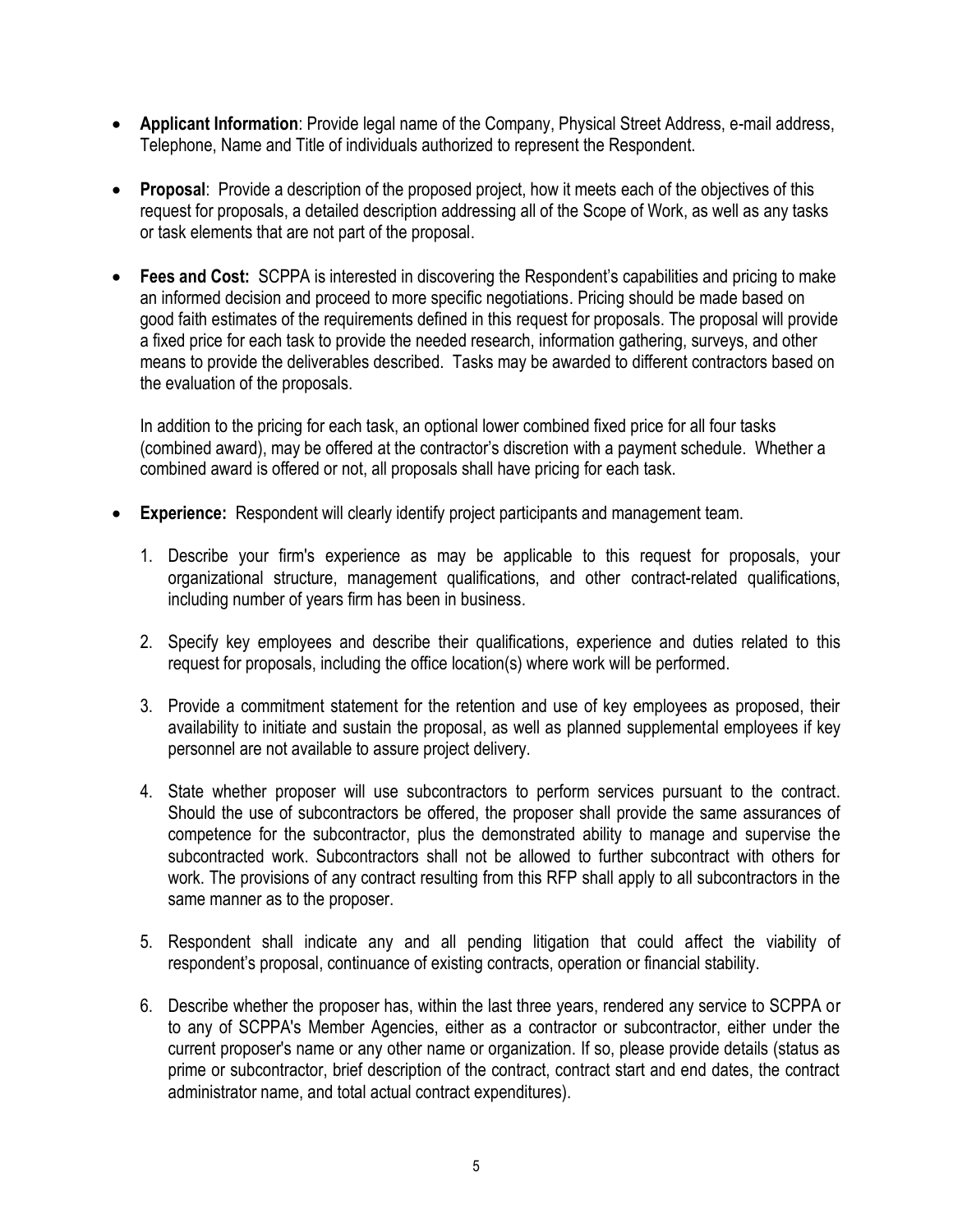7. **Schedule**: Respondents will clearly outline a milestone schedule for each task. The study objective is to have Tasks 1, 2, and 3 completed; and the Task 4 draft report submitted for review on or before December 31, 2012. The agreed upon schedule is not to be modified except by written mutual agreement by both parties.

#### **Evaluation of Proposals**

A selection committee, composed of participating utilities, will evaluate all submitted proposals on the following four criteria. Proposers that are within the competitive range of scores in the written proposal may be invited to an oral interview. Factors to be considered, but not limited to, include:

- Fees and Cost
- Schedule
- Experience
- Quality and Methodology (anticipated effectiveness)

### **Proposal Submission Delivery Requirements**

There will be a proposer's teleconference associated with this request for proposals on August 13, 2012 at 11:00 a.m. PDT for a question and answer (Q&A) session and a Q&A document from this teleconference will be posted on the SCPPA's website. Clarification questions may also be addressed to Kelly Nguyen at [knguyen@scppa.org.](mailto:knguyen@scppa.org)

One (1) hard copy of your response, including a transmittal letter of authentic offer with wet-ink authority signature, and any supporting documentation must be delivered prior to 4:00 p.m. PDT on August 31, 2012 to:

> Southern California Public Power Authority 1160 Nicole Court Glendora, CA 91740

One electronic copy of your proposal should also be delivered to the address above, preferably on a CD or USB flash drive, or alternately e-mailed to [knguyen@scppa.org.](mailto:knguyen@scppa.org)

No contact should be made with the Board of Directors, any committee or working group, or SCPPA Participating Member Agencies concerning this request for proposals.

All information received by SCPPA in response to this request for proposals is subject to the California Public Records Act and all submissions may be subject to review in the event of an Audit.

## **Proposal Terms and Conditions**

- 1. SCPPA reserves the right to cancel this RFP at any time, reject any and all proposals and to waive irregularities.
- 2. SCPPA shall determine at its sole discretion the value of any and/or all proposals including price and non-price attributes.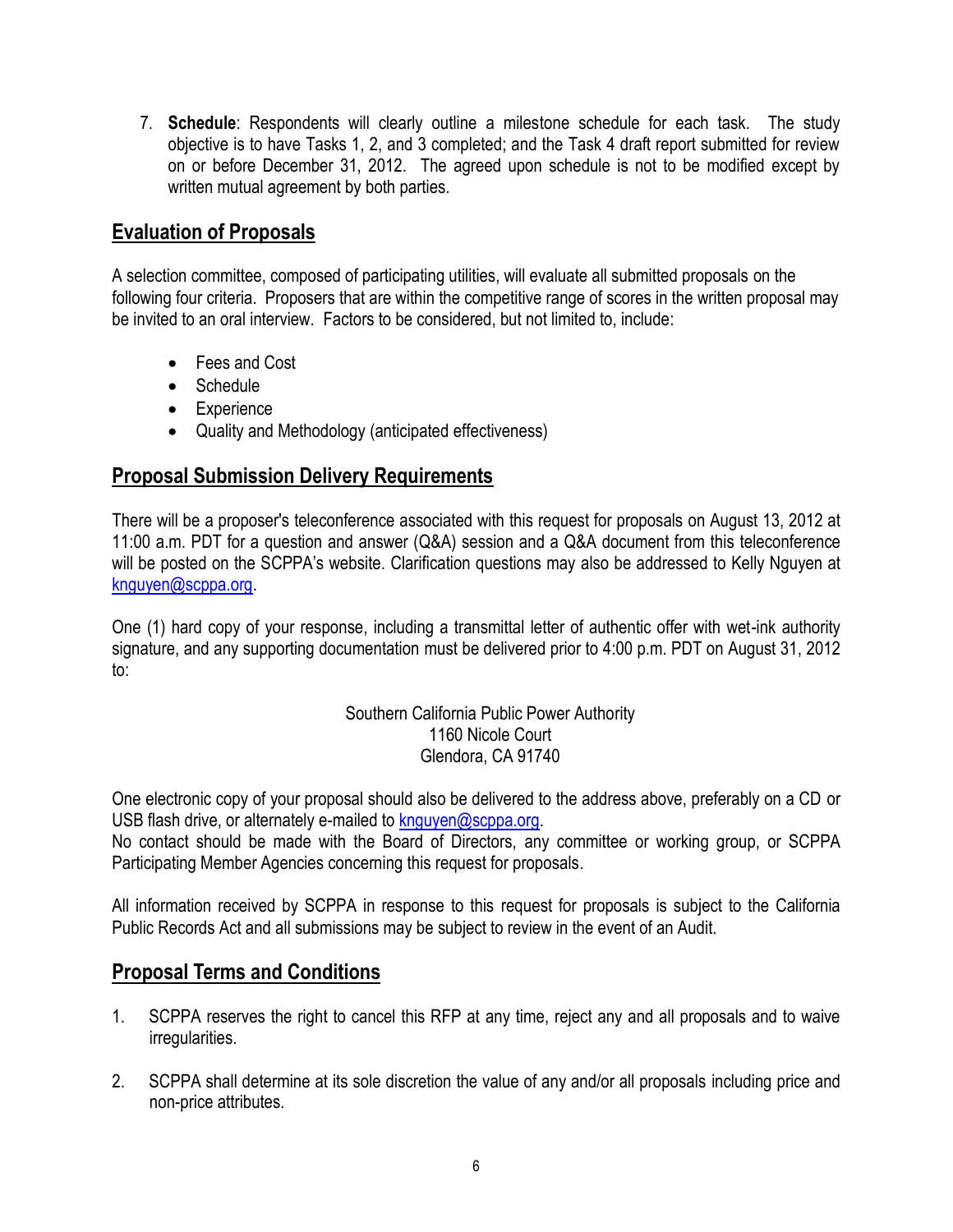- 3. Proposals may be sub-divided or combined with other proposals, at SCPPA's sole discretion.
- 4. SCPPA shall perform an initial screening evaluation to identify and eliminate any proposals that are not responsive to the request for proposals, do not meet the minimum requirements set forth in the request for proposals, are clearly not economically competitive with other proposals, or are submitted by respondents that lack appropriate creditworthiness, sufficient financial resources, or qualifications to provide dependable and reliable services.
- 5. SCPPA reserves the right to submit follow up questions or inquiries to request clarification of information submitted and to request additional information from any one or more of the respondents.
- 6. SCPPA reserves the right, without qualification and in its sole discretion, to accept or reject any or all proposals for any reason without explanation to the respondent, or to make the award to that respondent, who, in the opinion of SCPPA, will provide the most value to SCPPA and its customers.
- 7. SCPPA may decline to enter into any potential engagement agreement or contract with any respondent, terminate negotiations with any respondent, or to abandon the request for proposal process in its entirety.
- 8. SCPPA reserves the right to make an award, irrespective of price or technical ability, if SCPPA determines that to do so would result in the greatest value to SCPPA and its Member Agencies.
- 9. Those respondents who submit proposals agree to do so without legal recourse against SCPPA, its Member Agencies, their directors, officers, employees and agents for rejection of their proposal(s) or for failure to execute or act on their proposal for any reason.
- 10. SCPPA shall not be liable to any respondent or party in law or equity for any reason whatsoever for any acts or omissions arising out of or in connection with this request for proposals.
- 11. SCPPA shall not be liable for any costs incurred by any respondents in preparing any information for submission in connection with this RFP process or any and all costs resulting from responding to this RFP. Any and all such costs whatsoever shall remain the sole responsibility of the respondent
- 12. SCPPA may require certain performance assurances from proposers prior to entering into negotiations for a proposed project. Such assurances may potentially include a requirement that proposers provide some form of performance security.
- 13. Either SCPPA collectively or Member Agencies individually may respond to, or enter into negotiations for a proposal. SCPPA is not responsible or liable for individual Member Agency interactions with the respondent which are not entirely conducted through SCPPA or at SCPPA's option or election to engage the respondent as defined within the Terms and Conditions herein.
- 14. Submission of a Proposal constitutes acknowledgement that the Proposer has read and agrees to be bound by the terms and specifications of this RFP and any addenda subsequently issued prior to the due date for a Proposal.
- 15. All information provided herein is accurate to the extent known by SCPPA, however no information in this RFP is guaranteed to be correct or is to be relied on by any respondent or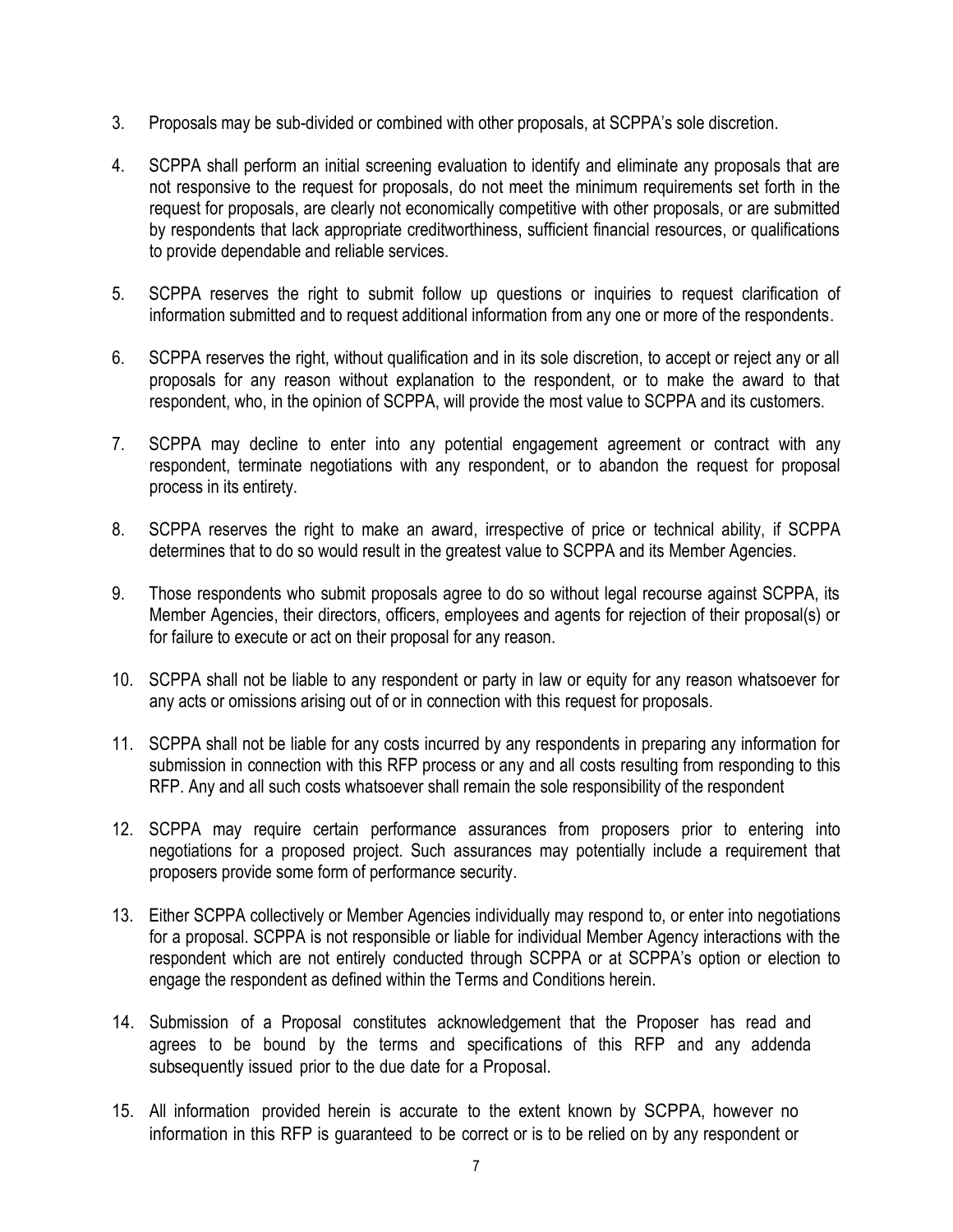any third Proposers are expected to complete all of their diligence activities prior to entering into any final contract negotiations with SCPPA and shall not relay on any information provided herein.

16. SCPPA reserves the right to reject any Proposal for any reason without cause. SCPPA reserves the right to enter into relationships with more than one vendor, can choose not to proceed with any Proposer with respect to one or more categories of services, and can choose to suspend, issue a new superseding or replacement RFP at any time.

#### **Additional Requirements for Proposal**

- **1. Consideration of Responses:** Submitted proposals should be prepared simply and economically, without the inclusion of unnecessary promotional materials. Proposals should be submitted on recycled paper that has a minimum of thirty percent (30%) post-consumer recycled content and duplex copied (double-sided pages) where possible.
- **2. Insurance, Licensing, or other Certification:** If selected, the proposer will be required to maintain sufficient insurance, licenses, or other required certifications for the type of work being performed. SCPPA or its Member Agencies may require specific insurance coverage to be established and maintained during the course of work and as a condition of award or continuation of contract.
- **3. Non-Discrimination/Equal Employment Practices/Affirmative Action Plan:** If selected, the proposer and each of its known subcontractors may be required to complete and file an acceptable Affirmative Action Plan. The Affirmative Action Plan may be set forth in the form required as a business practice by the Department of Water and Power of the City of Los Angeles which is SCPPA's largest Member Agency.
- **4. Living Wage Ordinance:** If selected, the proposer may be required to comply with the applicable provisions of the City of Los Angles Living Wage Ordinance and the City of Los Angeles Service Contract Workers Retention Ordinance. The Living Wage Ordinance provisions are found in Section 10.36 of the Los Angeles City Administrative Code; and the Service Contract Workers Retention Ordinance are found in Section 10.37 of the Los Angeles Administrative Code (SCWRO/LW0).
- **5. Prevailing Wage Rates:** If selected, and if the project is funded in any part by resources with such an obligation, the respondent may be required to conform to prevailing wage rates applicable to the location(s) where any work is being performed.
- **6. Child Support Policy:** If selected, proposer may be required to comply with City of Los Angeles Ordinance No. 172401, which requires all contractors and subcontractors performing work to comply with all reporting requirements and wage earning assignments and wage earning assignments relative to court ordered child support.
- **7. Supplier Diversity:** Proposers shall take reasonable steps to ensure that all available business enterprises, including Women Business Enterprises (WBEs) and Minority Business Enterprises (MBEs) have an equal opportunity to compete for and participate in the work being requested by this request for proposals. Efforts to obtain participation of MBEs, WBEs, and other business enterprises could